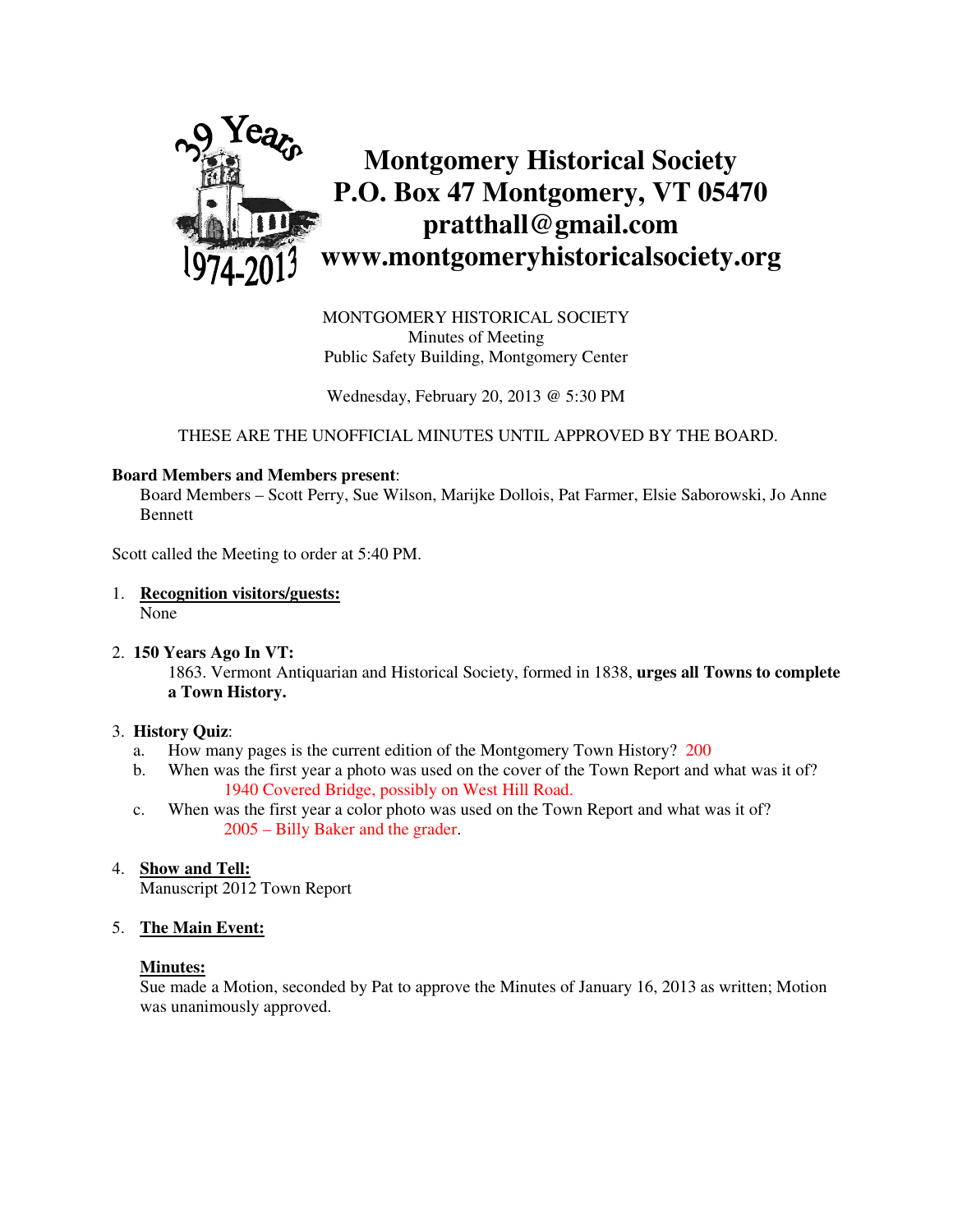## **Treasurer's Report:**

| Treasurer's Report $-02/20/13$ :         |  |
|------------------------------------------|--|
|                                          |  |
|                                          |  |
|                                          |  |
|                                          |  |
| Savings Account – West Wall \$ 17,449.30 |  |

76 Affinity members

The checking balance includes a \$750.00 Eastman Foundation grant for the concert series.

Elsie made a Motion, seconded by Pat to accept the Treasurer's report as written; Motion was unanimously approved.

Pat made a Motion, seconded by Scott to cash in the Lalia Pratt Hays CD and Michael Domina Print Savings Account and move the funds into the West Wall Savings Account; Motion was unanimously approved.

# **Membership:**

Marijke reported 4 members have already renewed for a total of \$200.00.

# **Old business:**

- A. Town History Book update Scott showed the Board members present a copy of the text, pictures and appendices that have been given to the printers. A galley copy should be ready in a few weeks for final corrections; at that point Scott and Marijke will work on completing the index and incorporating the latest chapter. A preliminary decision was made to have 100 hardcover and 400 softcover books printed; the cover will be burgundy to differentiate it from previous issues. An inventory of the last edition will be made by Scott and Marijke.
- B. Annual Meeting date June  $28<sup>th</sup>$  at 6:00 PM. Mr. Tortolano will not be able to perform on that date.
- C. Pratt Hall work
	- Stained Glass Windows evaluation: Scott and Pat met with Mr. Ribbecke who determined that the windows are in great shape. However, the woodwork around the front windows is in poor condition. When the West Wall project starts he is willing work with us (consult) to take out and store the windows. He is also willing to adivise us the repair on the woodwork around the front windows. He noticed some deterioration of the paint on the chancel windows, but this is a very slow process and should not be of any concern at this time.
	- Steve Hathaway picked up the railing for repair.
	- Electrical no further action
	- Grants for restoration are generally down. Scott investigated the possibility of a grant from Vermont Municipal Bond Bank (VMBB) but they only support repairs on municipally owned structures. Another possibility is Vermont Economic Development Agency (VEDA)
- D. Regional Expo Plans no further action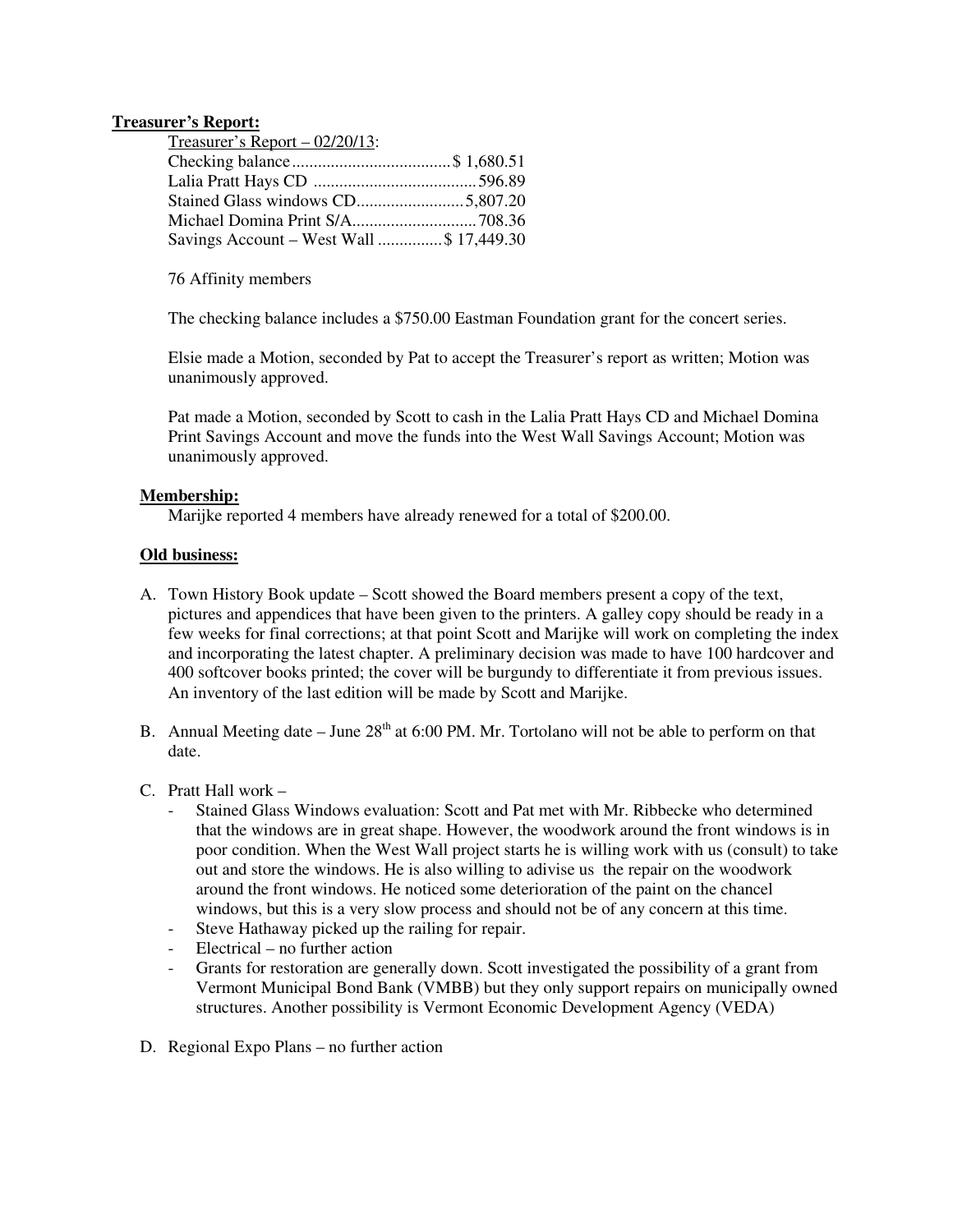- E.  $2<sup>nd</sup>$  and  $3<sup>rd</sup>$  Member letter no action taken as matter is closed.
- F. Membership drive Marijke will draft a letter to be sent in March. Scott will ask Sharon for a list of new residents and second homeowners.
- X. Radar scope:
	- 1) Teaching American History Grant no report
	- 2) Domina print fundraiser update no report
	- 3) Old maps project…..making progress no report
	- 4) Grant writing Western Wall no report
	- 5) Ave Leslie Presentation no report
	- 6) Beers Atlas and large County Map acquisition no report
	- 7) Refurbished sign no report
	- 8) Heaton House painting and shed demolition Scott will contact Ezra Worthington
	- 9) Plan for Capital Campaign/Possible Investment no report
	- 10) Stanton Memorial Gift…Cash/Granite Bench no report

#### 6. **New business:**

A discussion took place on the merits of an Ebay and Pay Pal account so people can place orders for books, cards. Etc. online; Pat made a Motion, seconded by Sue to authorize Scott to go ahead with an application; the Motion was passed unanimously.

#### 7. **Adjourn:**

Sue made a Motion, seconded by Jo Anne to adjourn at 6:37 P.M. Said Motion passed unanimously.

Respectfully submitted, Marijke M. Dollois